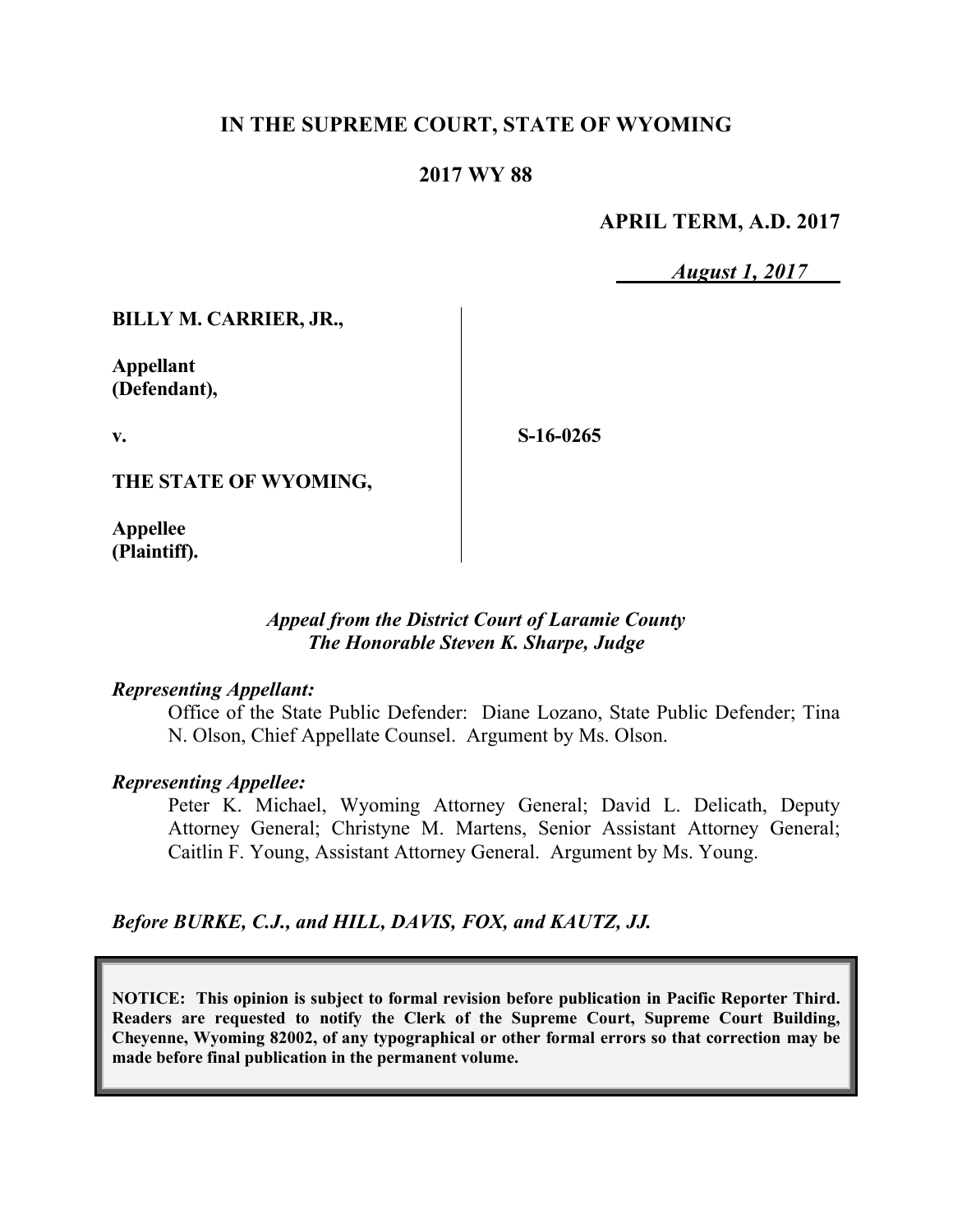**DAVIS**, Justice.

[¶1] Appellant Billy Carrier was convicted of sexually abusing his minor stepgranddaughter multiple times. He challenges his convictions, raising issues related to the denial of his motion for a new trial and alleged cumulative error. We affirm.

#### **ISSUES**

[¶2] Appellant presents two issues that, as detailed in the discussion section below, include several subparts. They can generally be framed as follows:

> 1. Did the district court abuse its discretion by denying Appellant's motion for a new trial?

> 2. Did cumulative error warrant reversal of Appellant's convictions?

## **FACTS**

[¶3] Appellant is the step-grandfather of MK, a girl who was around five years old when she was first sexually abused.<sup>1</sup> The first instance of sexual abuse occurred when MK spent a weekend with her grandparents. MK was sitting on Appellant's lap in the living room, covered by a blanket. Appellant pulled her pants down and inserted his finger into her vagina for a few minutes.

[¶4] On another occasion, when MK was about seven years old, she was again at her grandparents' home and took a shower. MK did not get all of the shampoo out of her hair, so her grandmother had her return to the bathroom with Appellant so he could help rinse it out. Appellant closed the bathroom door after he and MK went in, and the bathtub faucet was turned on. MK knelt down between the tub and the toilet and put her head under the faucet to rinse her hair. Appellant went behind her, pulled down her pants, and began rubbing his penis against her rear on and around her anus. The incident ended when MK's grandmother called out from another room to ask what was taking so long.

[¶5] A third incident occurred when MK was again staying the night at her grandparents' home. While MK was in bed, Appellant entered her bedroom, removed her covers, and then pulled down her pajama pants. Appellant then pulled down his own pants and penetrated her vagina with his penis while MK pretended to be asleep. Yet a fourth occasion occurred when Appellant again entered MK's bedroom while she slept and repeated this same type of sexual abuse. After these events, MK bled vaginally.

 $<sup>1</sup>$  MK's father is the oldest son of Appellant's wife.</sup>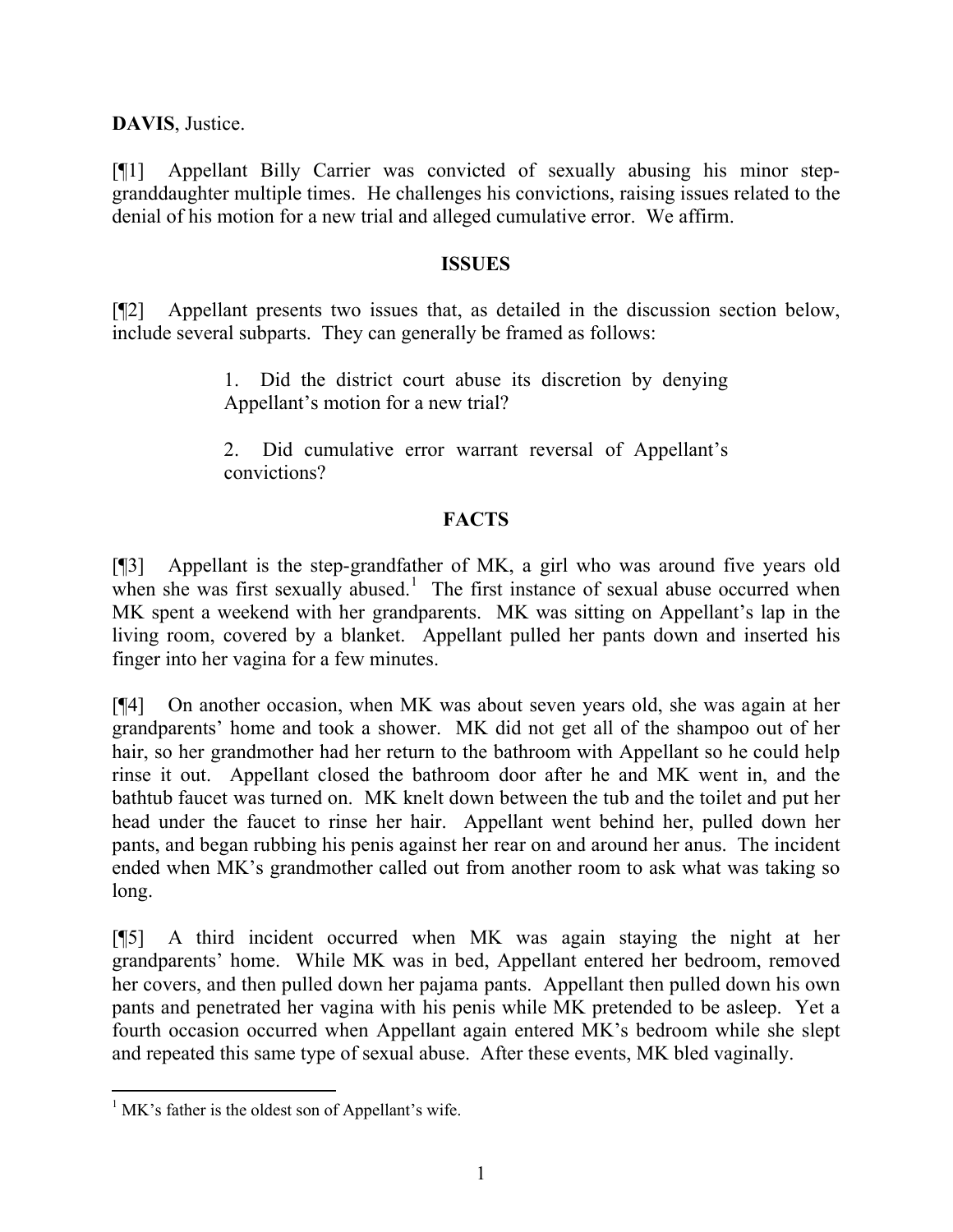[¶6] MK told her mother about the abuse, but her mother did not believe her. Later on, MK was attending church and overheard a congregation member speak about surviving sexual abuse. MK approached this person and revealed that Appellant had been sexually abusing her. The two then reported the abuse to the pastor, who in turn notified MK's mother.

[¶7] It took several weeks for MK's mother to do anything, but eventually she took MK to see a nurse practitioner, Jennifer Davis. At the time of Nurse Davis' examination, MK was nine years old. Nurse Davis examined MK and noted that MK's vaginal opening was abnormally large for a child of that age. Nurse Davis also noticed possible abnormal thickening of MK's vagina that could have been caused by a laceration that had scarred. Based upon her findings, Nurse Davis referred MK to Carrie Kassahn, a sexual assault nurse examiner. $2$ 

[¶8] Nurse Kassahn noted a similar area of thickening when she examined MK, and she documented potential vaginal irregularities with several photographs. She noted a thickening near MK's hymen that would be uncommon for a girl of her age. After the examination, the matter was referred to law enforcement for investigation.

[¶9] Appellant was initially charged with and convicted of four counts of first-degree sexual abuse of a minor. However, that conviction was vacated, and a new trial was ordered pursuant to W.R.A.P. 21, because Appellant's trial counsel was found to be ineffective for medical reasons.

[¶10] The State amended the charges it pursued in the second trial, asserting three counts of first-degree sexual abuse of a minor, and one count of second-degree sexual abuse of a minor. The statutes setting forth these offenses state in pertinent part:

# **§ 6-2-314. Sexual abuse of a minor in the first degree; penalties.**

(a) An actor commits the crime of sexual abuse of a minor in the first degree if:

(i) Being sixteen (16) years of age or older, the actor inflicts sexual intrusion on a victim who is less than thirteen (13) years of age[.]

\* \* \*

<sup>&</sup>lt;sup>2</sup> These specialized medical professionals are sometimes referred to by the acronym "SANE" nurse.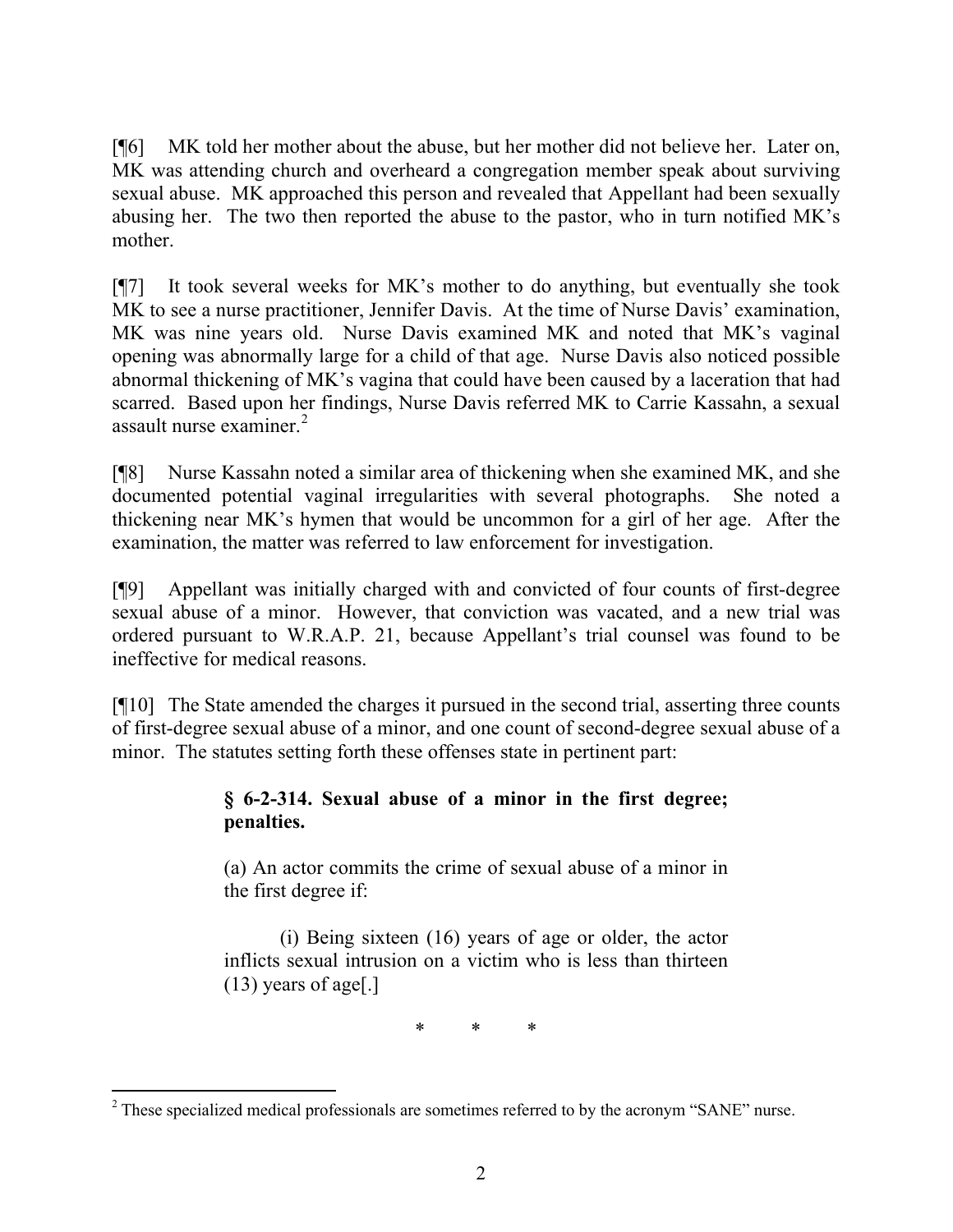### **§ 6-2-315. Sexual abuse of a minor in the second degree; penalties.**

(a) Except under circumstance constituting sexual abuse of a minor in the first degree as defined by W.S. 6-2-314, an actor commits the crime of sexual abuse of a minor in the second degree if: . . .

\* \* \*

(ii) Being sixteen (16) years of age or older, the actor engages in sexual contact of a victim who is less than thirteen (13) years of age[.]

Wyo. Stat. Ann. §§ 6-2-314(a)(i) & 6-2-315(a)(ii) (LexisNexis 2017).

[¶11] The obvious distinction between the two offenses is that first-degree sexual abuse requires intrusion, whereas second-degree sexual abuse requires sexual contact. These terms are defined by statute, but do not require further elaboration here. *See* Wyo. Stat. Ann. § 6-2-301(a)(vi) and (vii) (LexisNexis 2017).

[¶12] The case proceeded to retrial, and a jury found Appellant guilty of all counts. Appellant then filed a motion for new trial under W.R.Cr.P. 33, alleging a number of errors during the second trial. The district court denied the motion. It then sentenced Appellant to not less than ten nor more than fifteen years on the second-degree sexual abuse conviction, and not less than thirty nor more than forty-five years on each of the three first-degree sexual abuse convictions. The sentences for the first-degree convictions are to be served concurrently, and the sentence for the second-degree conviction will be consecutive to the first-degree convictions and suspended in favor of ten years of probation. This appeal timely followed sentencing.

## **DISCUSSION**

# *Did the district court abuse its discretion by denying Appellant's motion for new trial?*

[¶13] Appellant argues that the district court wrongly denied his motion for a new trial for five separate reasons. In that motion, he claimed the following errors: (1) admitting two photographs of MK's vagina into evidence and allowing the State to show the photographs to the jury: (2) prohibiting the defense from eliciting testimony concerning allegations of sexual abuse MK is claimed to have made against Appellant's son; (3) prohibiting the defense from playing the entire recording of Appellant's interview with law enforcement; (4) introducing improper opinion testimony through Nurse Practitioner Davis; and (5) the prosecutor's reference to that testimony in closing argument.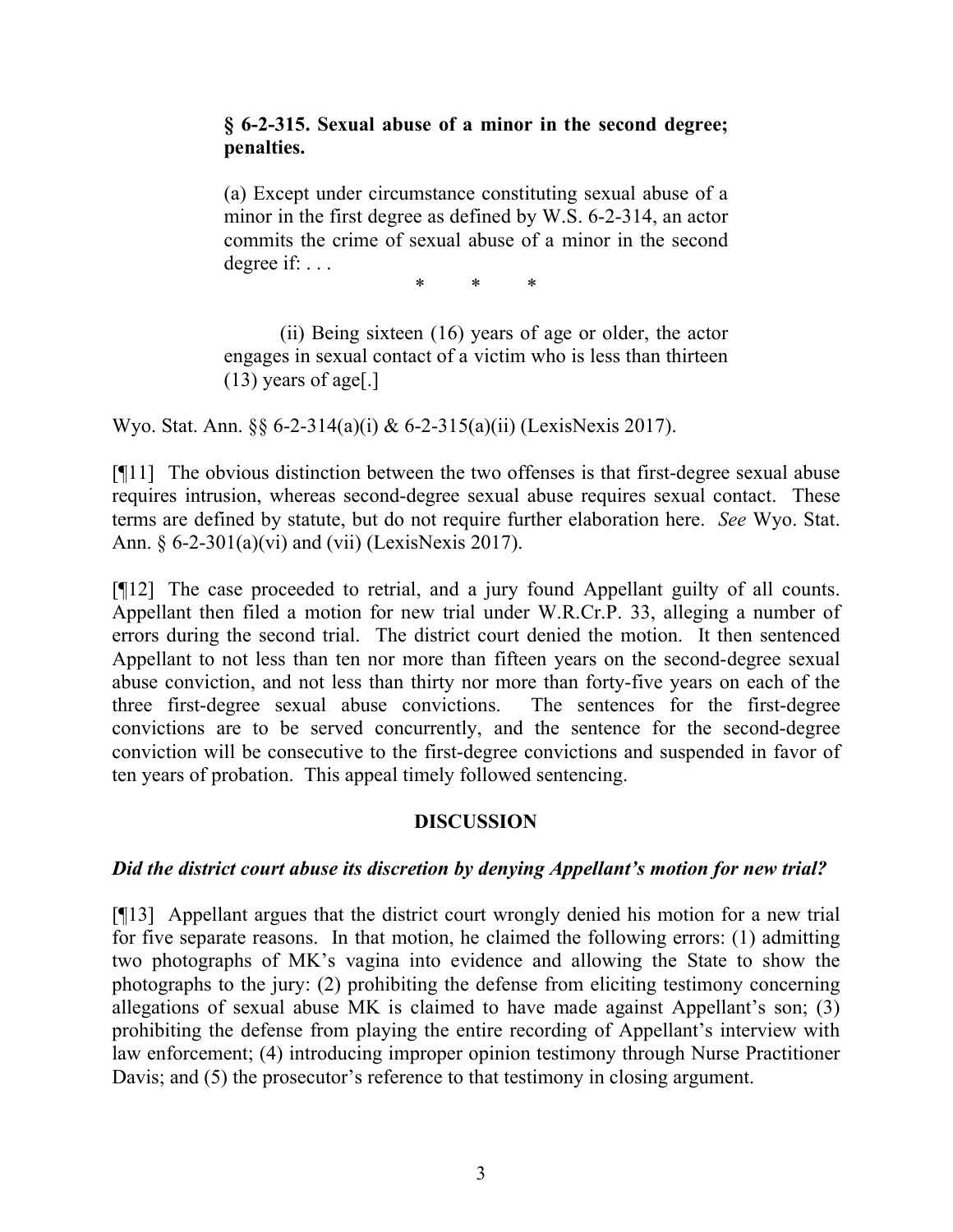[¶14] In criminal cases, new trials are permitted if "required in the interest of justice." *Emerson v. State*, 2016 WY 44, ¶ 11, 371 P.3d 150, 153 (Wyo. 2016) (quoting W.R.Cr.P. 33(a)). A district court's decision to grant or deny a motion for a new trial is reviewed for an abuse of discretion. *Id.*; *Willoughby v. State*, 2011 WY 92, ¶ 8, 253 P.3d 157, 161 (Wyo. 2011). This Court has often explained that a district court abuses its discretion when it could not have reasonably concluded as it did. *Emerson*, ¶ 11, 371 P.3d at 153. Thus, our primary focus is on the reasonableness of the choice the trial court made. *Id.* "If the trial court could reasonably conclude as it did and the ruling is one based on sound judgment with regard to what is right under the circumstances, it will not be disturbed absent a showing that some facet of the ruling is arbitrary or capricious." *Id.* (citations omitted).

## *Admission of Photographs*

[¶15] Appellant first contends that the district court abused its discretion in denying his motion for a new trial because it admitted two photographs depicting MK's vagina and allowed the State to display them prominently to the jury. The photos were taken by Nurse Kassahn during her sexual assault examinations of MK. Appellant objected to the introduction of these photos, arguing (as he does on appeal) that they were irrelevant and prejudicial, and that they should not therefore have been received under W.R.E. 401 through 403. The State asserted that the photos showed evidence that MK suffered vaginal intrusion, an element of three of the charges. The district court overruled the objection and received the photographs.

[¶16] The State utilized the photos during the testimony of Nurse Davis and Nurse Kassahn to explain a perceived abnormality with MK's vagina. Both nurses testified that an area on the lower left side of MK's hymen caused some concern, and that the pictures depicted an irregularity. Appellant points out that the photos were displayed on an eight foot by six foot screen directly above his head.

[¶17] Deciding whether to receive photographs into evidence—like other evidentiary decisions—is left to the reasonable discretion of the district court. *Bhutto v. State*, 2005 WY 78,  $\parallel$  29, 114 P.3d 1252, 1264 (Wyo. 2005). Its decision is entitled to considerable deference, and we will not reverse if there is any legitimate basis for the ruling. *Id.* However, that discretion is subject to rules of evidence. *Id.* "To be admissible, photographs, like other evidence, must be relevant and probative." *Id.* (citing W.R.E. 401, 402). "Further, even relevant photographs may be excluded if their probative value is outweighed by the danger of unfair prejudice." *Id.* (citing W.R.E. 403).

[¶18] Wyoming Rule of Evidence 401 provides that relevant evidence is "evidence having any tendency to make the existence of any fact that is of consequence to the determination of the action more probable or less probable than it would be without the evidence." We have explained that "[i]n criminal cases, evidence is always relevant if it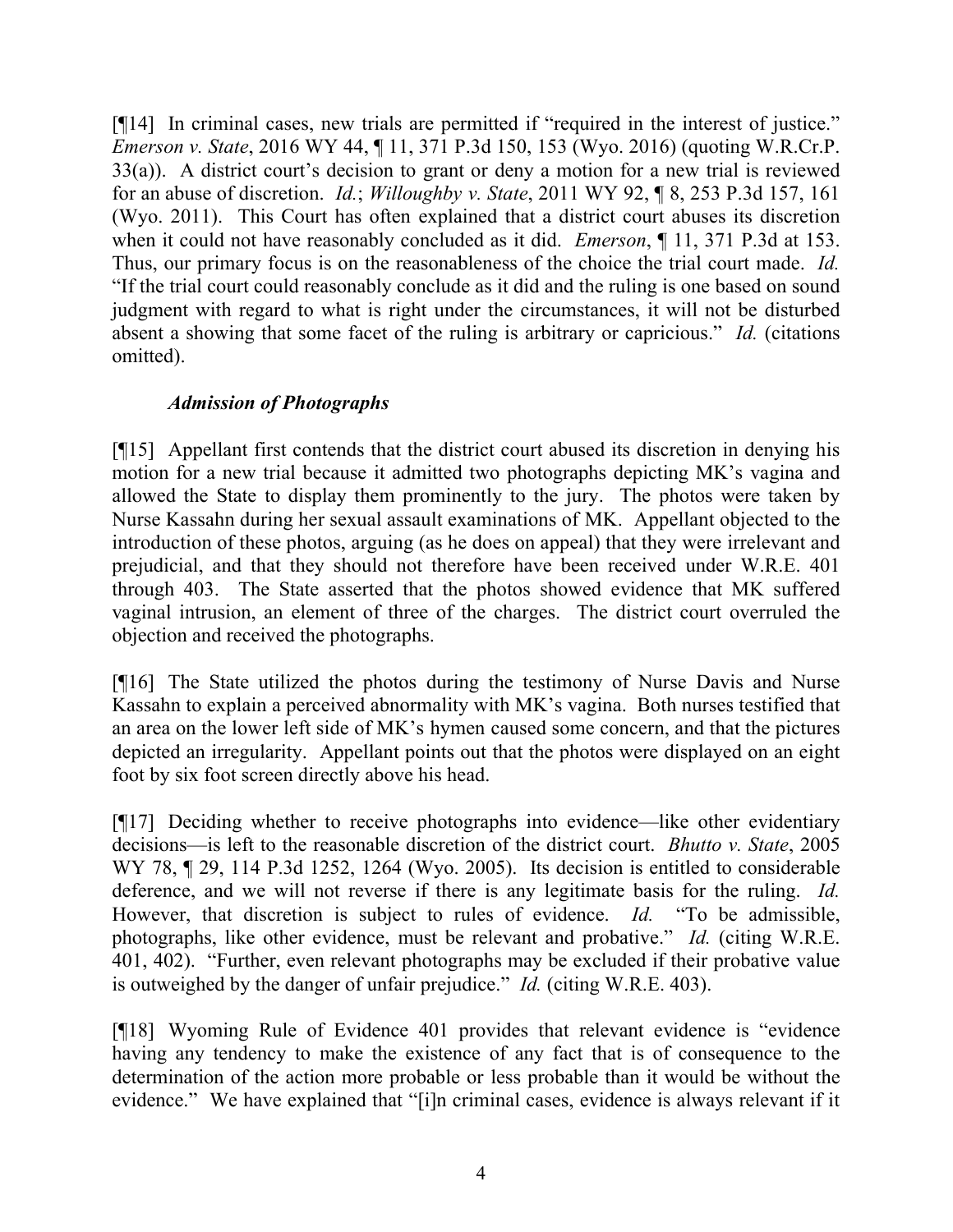tends to prove or disprove one of the elements of the crime charged." *Hill v. State*, 2016 WY 27, ¶ 30, 371 P.3d 553, 562 (Wyo. 2016).

[¶19] The relevancy of these photos is certainly debatable. Nurse Kassahn was only able to say that the area of thickening could have been the result of injury or a congenital abnormality. She lacked the qualifications to say which it was. She admitted that she had conferred with a more experienced colleague who is something of a mentor to her, and they concluded that it was probably an "abnormal normal"  $-$  i.e., just the way MK was formed. She also testified that sexual intrusion in a child of MK's age can occur without any injury, even though the victim feels considerable pain.

[¶20] Even so, we conclude that although the photos may not have been direct evidence of sexual intrusion, they were relevant under W.R.E. 401. They were used to illustrate the details of the SANE exam, which tended to show that reasonable efforts were made to investigate MK's claims. They also illustrated what the two nurses found in their examinations.

[¶21] However, while relevant evidence is generally admissible, it is subject to other rules of evidence or statutes. W.R.E. 402. Thus, the next step in our analysis is to determine whether the two relevant photos are more unfairly prejudicial than probative, as Appellant asserts. Rule 403 controls the analysis: "Although relevant, evidence may be excluded if its probative value is substantially outweighed by the danger of unfair prejudice, confusion of the issues, or misleading the jury, or by considerations of undue delay, waste of time, or needless presentation of cumulative evidence." W.R.E. 403. "For this court to conclude that the trial court admitted unduly prejudicial evidence in violation of W.R.E. 403, the appellant must demonstrate that the evidence had little or no probative value and that it was extremely inflammatory or introduced for the purpose of inflaming the jury." *Wilks v. State*, 2002 WY 100, ¶ 9, 49 P.3d 975, 981-82 (Wyo. 2002) (citations and quotation marks omitted).

[¶22] Appellant has failed to demonstrate that the two photos had little or no probative value (although their probative value may not have been overwhelming), and that they were extremely inflammatory or introduced for the purpose of inflaming the jury. Appellant simply asserts that the photos were "degrading to MK and display of them could only have offended the jury and invoked sympathy."

[¶23] While the photos are of a most sensitive nature, the district court did not need to sanitize the case by withholding fair evidence of the crime and its results. *Bhutto*, ¶ 29, 114 P.3d at 1264. We have acknowledged "that photographs may have special significance in assisting juries to reach tough decisions." *Id.* A picture is sometimes worth a thousand words, and ought to be admissible in cases in which the injuries have special significance and can be more readily perceived by documented photos. *Id.* (quoting *Barnes v. State*, 858 P.2d 522, 528 (Wyo. 1993)).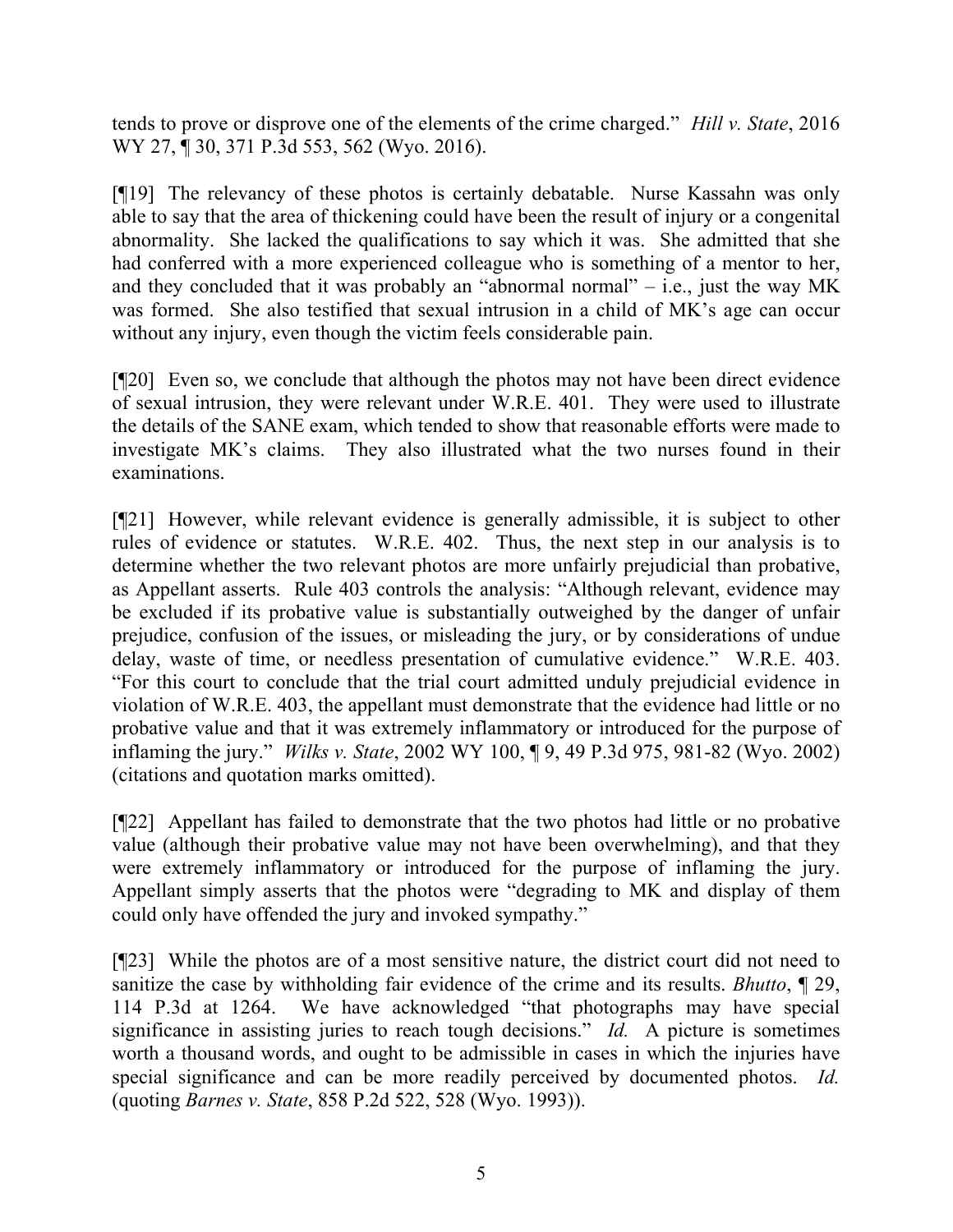[¶24] Although it is a relatively close call given the substance of the testimony about the photos, under the controlling standard of review we are convinced that the district court acted reasonably in admitting them after finding that they were relevant and that their probative value was not substantially outweighed by the potential for unfair prejudice. Accordingly, the district court did not abuse its discretion in denying Appellant's motion for a new trial on this point.

## *Exclusion of MK's Allegations against Another*

[¶25] Appellant also contends that he should have been allowed to present evidence that MK accused another family member of sexually abusing her. However, the record reveals that his attorney never actually offered that evidence. Rather, only after he was convicted and moved for a new trial did Appellant assert that he should have been allowed to present this evidence in his defense.

[¶26] If Appellant had sought to introduce this evidence and the district court had refused it, he would then have had an opportunity to make an offer of proof. We have explained:

> There is only one prudent way for an offer of proof to be made at trial. The attorney who seeks to offer evidence, which has been refused or to which an objection has been upheld, should take the initiative. The offer of proof should then take the form of counsel's eliciting the proposed testimony directly from the witness, or entering the tangible evidence in the record, all outside of the hearing of the jury.

*Bloomfield v. State*, 2010 WY 97, ¶ 23, 234 P.3d 366, 375 (Wyo. 2010) (quoting *Rudolph v. State*, 829 P.2d 269, 275 (Wyo. 1992)); *see also* 1 *McCormick on Evid*. § 51 (7th ed.  $2016$ ).<sup>3</sup>

[¶27] Because Appellant's attorney did not preserve this issue by offering the evidence and then making an offer of proof if it was refused, his assertion that the district court somehow erred is without merit. Beyond that, without an offer of proof, we have no realistic means of evaluating whether it might have been admissible and whether failure to receive it could have been prejudicial. *Guy-Thomas v. Thomas*, 2015 WY 35, ¶ 12, 344 P.3d 782, 786 (Wyo. 2015). Under the circumstances, we can only therefore

<sup>&</sup>lt;sup>3</sup> The record reflects that Appellant's counsel mentioned making some sort of "offer of proof in a kind of informal way" about the allegations against another. However, his passing comment does not comport with our precedent in *Bloomfield*,  $\P$  23, 234 P.3d at 375, and is therefore insufficient to preserve the issue. *Cf. Anderson v. State*, 2014 WY 13, ¶ 20, 317 P.3d 1108, 1115 (Wyo. 2014).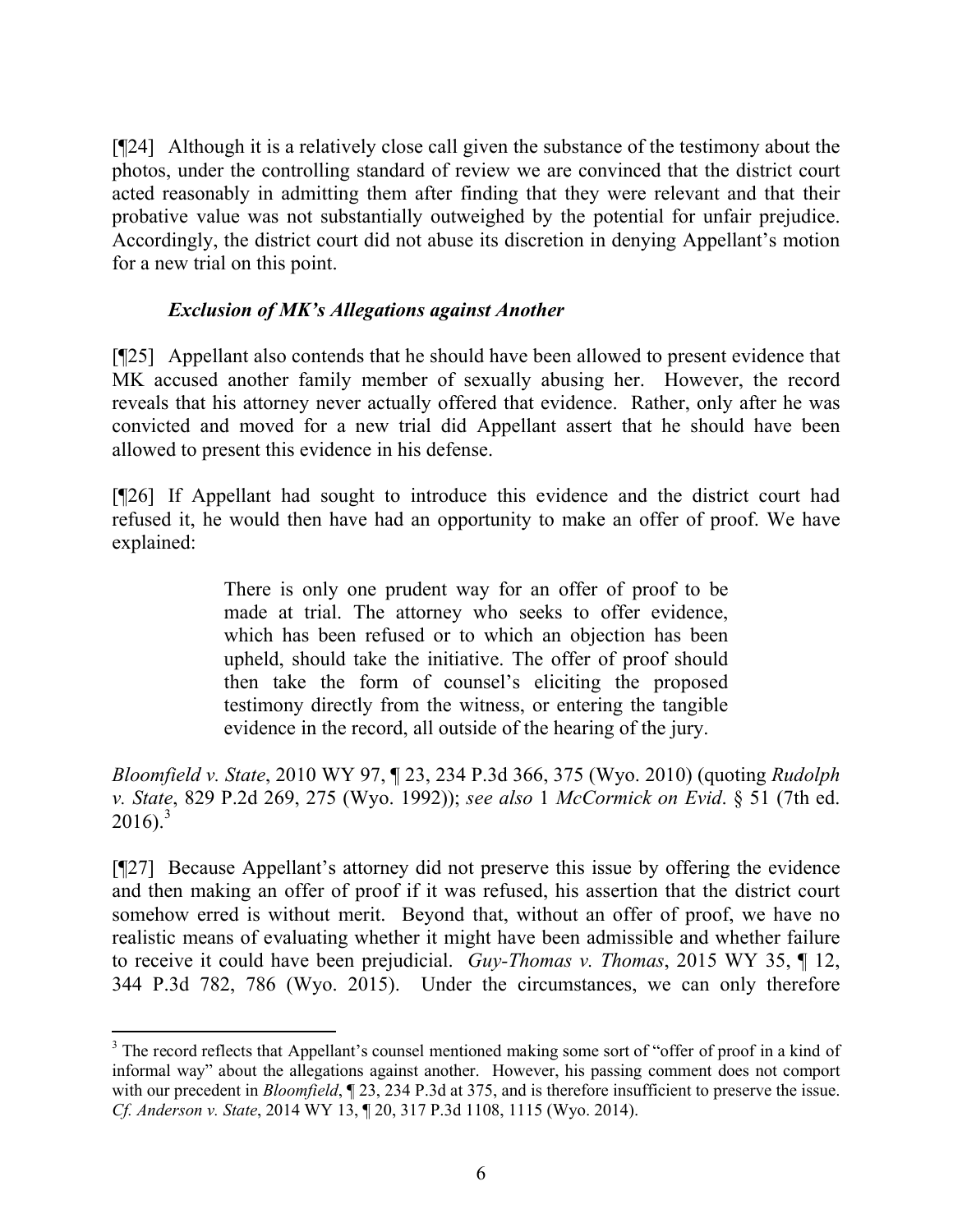conclude that the district court did not abuse its discretion in denying Appellant's motion for a new trial on this theory because there is no underlying error it could have made.

## *Refusal to Play Appellant's Entire Law Enforcement Interview*

[¶28] The State's lead investigator in the case, Detective Martinez, testified to a limited extent about his interview of Appellant during the investigation. Specifically, the detective indicated that during the interview Appellant was shown a picture that MK had drawn of Appellant and his penis. Detective Martinez stated that Appellant silently looked at the picture for approximately forty seconds before making any sort of response.

[¶29] Based upon this testimony, Appellant's counsel offered the audio tape of the hour and a half long interview and sought to play it for the jury. Counsel explained that he wanted to play the interview to provide the jury with the tone and context of things Detective Martinez described in his testimony. The district court declined to receive the entire recording, but instead offered counsel the opportunity to play specific portions of it. Counsel said he would think about it, and agreed to recall Detective Martinez later if he and Appellant decided to try to play portions of the recording for the jury. However, counsel did not recall the detective or offer portions of the recorded interview after that point in time.

[¶30] The case continued without mention of the interview until closing arguments, when the prosecutor brought up Detective Martinez's testimony, including the portion about his interview with Appellant. After closing argument, Appellant moved again for a mistrial and claimed that the prosecutor improperly implied that certain things had happened during the interview when Appellant claimed they had not.

[¶31] Appellant contends that a new trial is warranted because the district court did not allow the whole recording to be played to the jury, and he cites W.R.E. 106 as support. That rule states:

## **Rule 106. Remainder of or related writings or recorded statements.**

When a writing or recorded statement or part thereof is introduced by a party, an adverse party may require him at that time to introduce any other part or any other writing or recorded statement which ought in fairness to be considered contemporaneously with it.

W.R.E. 106. This rule, commonly referred to as the "rule of completeness," has previously been examined by this Court on several occasions.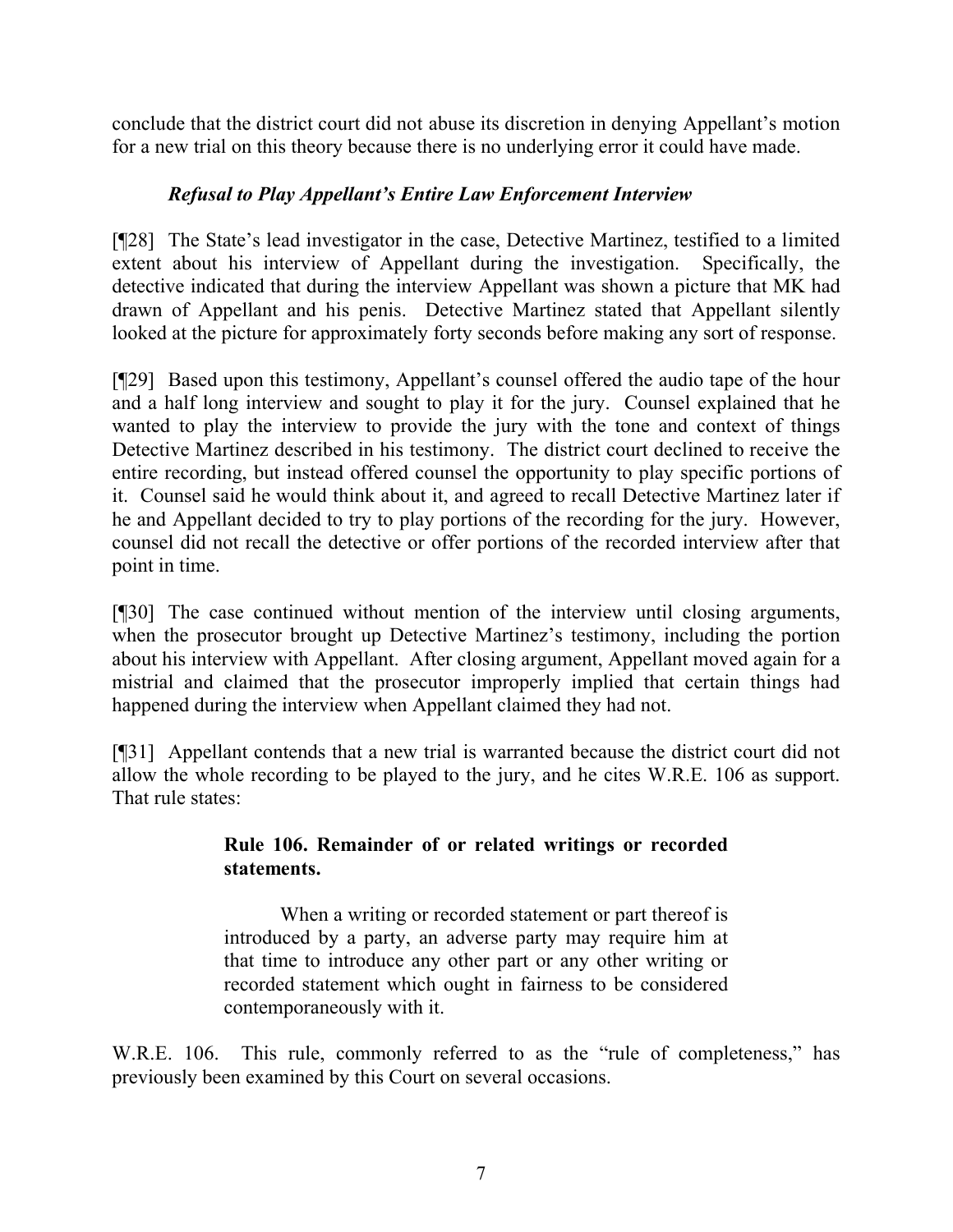[¶32] In *Ramirez v. State*, 739 P.2d 1214, 1220 (Wyo. 1987), the defendant crossexamined an officer about a taped statement made by the victim. On redirect, the State moved for admission of the entire transcript of the statement under W.R.E. 106. *Id*. The defense objected on the grounds of cumulativeness and relevance, but the district court received the transcript over that objection. *Id.* On appeal, we assessed the circumstances and determined that admitting the entire transcript had been improper because what was testified to was consistent with the transcript, and therefore cumulative. *Id.*<sup>4</sup>

[¶33] However, in *Hayes v. State*, 935 P.2d 700, 706 (Wyo. 1997), the defendant complained that he was denied a fair trial when the State was allowed to have witnesses read a complete police report into evidence. Defendant cross-examined two witnesses about an interview of the victim, which was the subject of the police report. On redirect, the State inquired whether the cross-examination had covered the entire report and began asking questions about other portions of the report. *Id.* The defendant objected, claiming that the information in the report was inadmissible hearsay. The district court overruled the objection and allowed the State to have the entire report read to, *inter alia*, provide a more complete and accurate representation of the victim's statements than had been presented by the defense. *Id.* This Court examined W.R.E. 106 and found "no abuse of discretion in allowing the State to present a more complete and accurate picture of the police report once the defense opened the door and presented a partial and selective picture of what was in the report." *Id.*

[¶34] In *Lopez v. State*, 2004 WY 103, ¶¶ 59-64, 98 P.3d 143, 157-58 (Wyo. 2004), the defendant complained that it was error for the district court to receive his entire statement to law enforcement at the State's request after his counsel had referred only to portions of it in his redirect examination. *Id.* ¶ 59, 98 P.3d at 157. We consulted W.R.E. 106 and concluded that "[g]iven the dispute regarding what [the defendant] had actually said in his statement to [the detective], the trial court did not abuse its discretion in permitting the jury to have the entire statement to consider." *Id.* ¶ 64, 98 P.3d at 158.

[¶35] More recently, in *Counts v. State*, 2012 WY 70, 277 P.3d 94 (Wyo. 2012), the State offered letters written by the defendant into evidence, and they were received by the district court after it determined that three kinds of material should be redacted. *Id*. ¶ 11, 277 P.3d at 100. The defendant then tried to have the letters admitted in their entirety. *Id.* As part of our analysis, we quoted an opinion from the United States Court of Appeals for the Tenth Circuit explaining the very nearly identical federal rule:

> The purpose of Rule 106 is to prevent a party from misleading the jury by allowing into the record relevant portions of a writing or recorded statement which clarify or explain the part already received. The rule of completeness

<sup>4</sup> This Court found that the error was harmless, however. *Id.*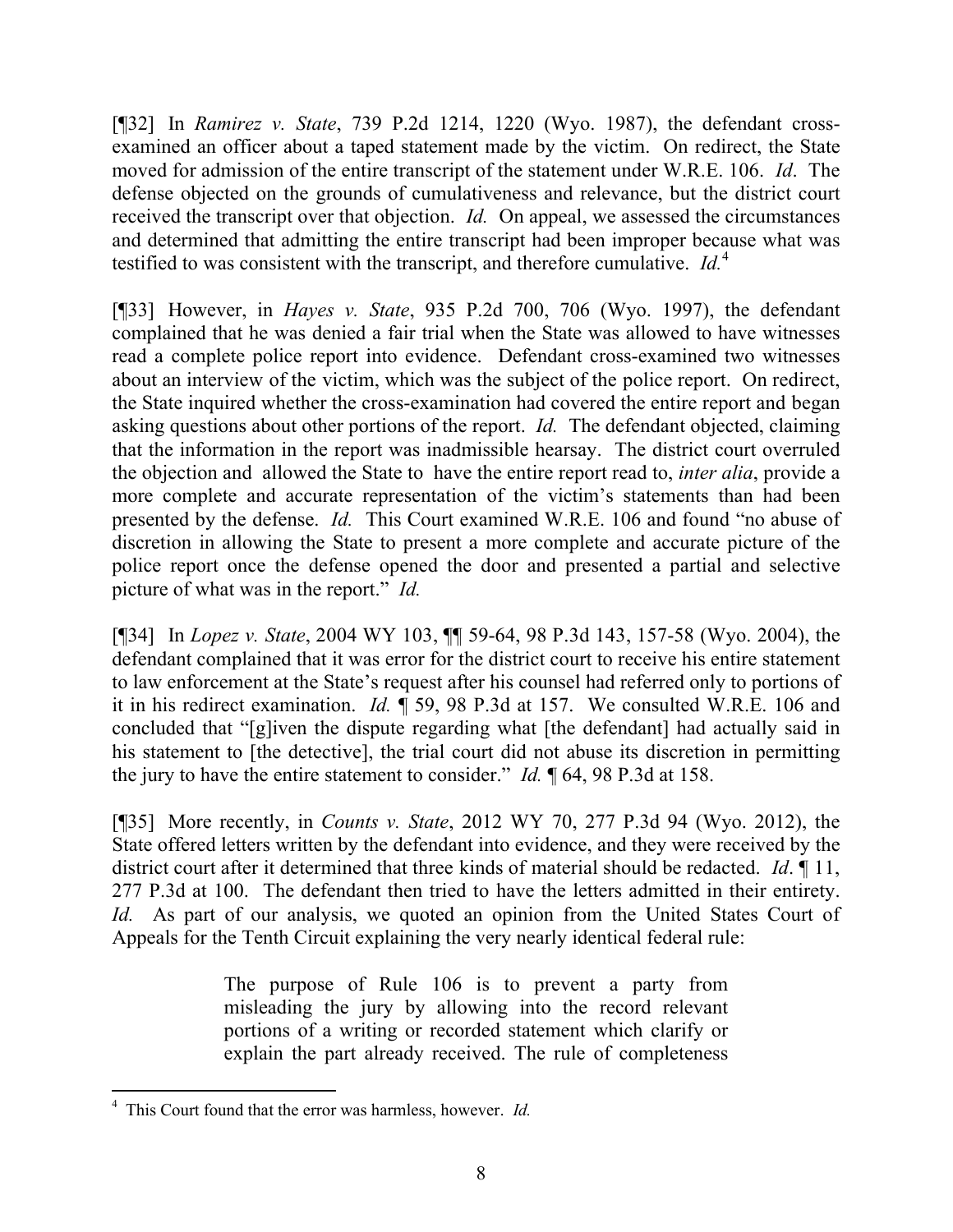functions as a defensive shield against potentially misleading evidence proffered by an opposing party. The rule of completeness, however, does not necessarily require admission of an entire statement, writing or recording. Rather, only those portions which are relevant to an issue in the case and necessary to clarify or explain the portion already received need to be admitted. In determining whether a disputed portion of a statement must be admitted under the rule of completeness, the trial court should consider whether (1) it explains the admitted evidence, (2) places the admitted evidence in context, (3) avoids misleading the jury, and (4) insures fair and impartial understanding of the evidence.

*Id.* ¶ 14, 277 P.3d at 100-01 (quoting *United States v. Lopez-Medina*, 596 F.3d 716, 735 (10th Cir. 2010)). Ultimately, we concluded that the redacted information was cumulative, and that therefore the district court did not abuse its discretion in redacting the letters as it did. *Id.* ¶ 23, 277 P.3d at 103.

[¶36] In this case, while Appellant suggests that the tone of Detective Martinez's testimony about certain portions of the interview was somehow disingenuous, he does not assert that there was any substantive factual difference between the detective's testimony and the entire interview. Thus, at best, admitting the entire recording would have been unwarranted under W.R.E. 106. Besides, the district court gave Appellant's counsel a chance to identify and offer portions of the interview that could have clarified, explained, or contradicted the portions that Detective Martinez testified about. Appellant's counsel did not do so.

[¶37] Furthermore, we note that had the district court admitted the entire interview, substantial evidentiary concerns would have arisen. As is often the case, the interview included allegations of uncharged misconduct, Detective Martinez vouching for the victim's credibility and truthfulness, and hearsay. For all of these reasons, we conclude that the district court acted reasonably, and that it did not therefore abuse its discretion in declining to receive and play the entire hour and a half interview for the jury.

# *Nurse Davis' Improper Opinion Testimony*

[¶38] Appellant also claims that the district court abused its discretion in denying his motion for a new trial on the basis of improper opinion testimony from Nurse Practitioner Davis. Nurse Davis was first questioned concerning her testimony and possible opinions outside the presence of the jury. After that, the State conceded that it had not designated Nurse Davis as an expert and agreed not to ask any questions about the size of MK's vaginal opening being evidence of sexual abuse. The district court confirmed this understanding.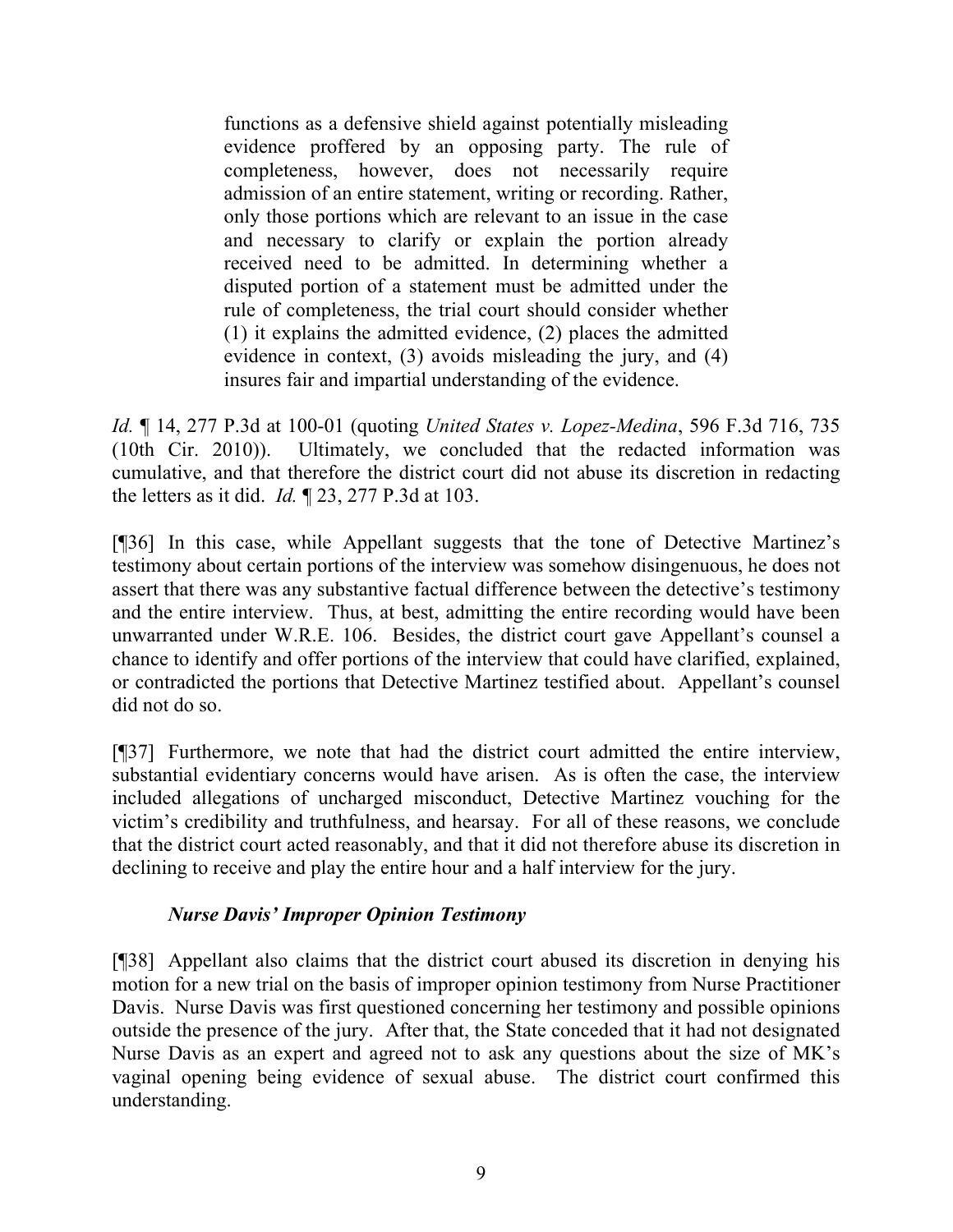[¶39] Nevertheless, during Nurse Davis' testimony, the State asked whether she was concerned about the size of MK's vaginal opening. She responded in the affirmative, and the State asked "why?"<sup>5</sup> Nurse Davis explained: "It shouldn't be that big. Only a woman that's been sexually active would usually have something that large or who has had a child." A bench conference was held shortly thereafter, and the district court decided a curative instruction was appropriate. It instructed the jury:

> Ladies and gentlemen, there was a portion of Miss Davis's testimony where she was asked about the size of the vaginal opening. And she had, in the course of her answer, had made a statement that "only a woman that has been sexually active or has had a child would have a vaginal opening that large." I would specifically instruct you to disregard that part of Miss Davis's testimony and not consider it at all. So that is the instruction of the Court.

[¶40] "We have said many times that a trial error may be corrected by an appropriate curative instruction, and that we presume that jurors follow the court's instructions." *Bruce v. State*, 2015 WY 46, ¶ 75, 346 P.3d 909, 931 (Wyo. 2015) (quoting *Willoughby*, ¶ 11, 253 P.3d at 161). Generally, when improper testimony is stricken and the jury is instructed to disregard the improper evidence, the instruction is deemed sufficient to prevent prejudice. *McGill v. State*, 2015 WY 132, ¶ 12, 357 P.3d 1140, 1145 (Wyo. 2015).

[¶41] Here the objectionable testimony by Nurse Davis consists of one brief statement. The district court took appropriate remedial action by striking the response and giving the jury a curative instruction. Moreover, SANE nurse Kassahn, who was trained in the specialty of sexual assault examination, testified that there was no merit to measuring vaginal openings, and that the size of a vaginal opening had no bearing on whether a sexual assault of a child has taken place. In light of the district court's cautionary instruction and this testimony, we cannot say that Appellant's motion for a new trial should have been granted as he has shown no prejudice from Davis' statement.

## *Prosecutor's Comment during Closing Argument*

[¶42] During closing argument, the prosecutor indicated that "Miss Davis testified she was concerned about the size of M.K.'s vaginal opening. She thought it was larger than a 9-year old girl's vagina should be." Appellant contends that this statement during closing

 $<sup>5</sup>$  During the bench conference on the matter, the prosecutor made sure that the record was clear that his</sup> question was not intentionally trying to elicit the prohibited testimony.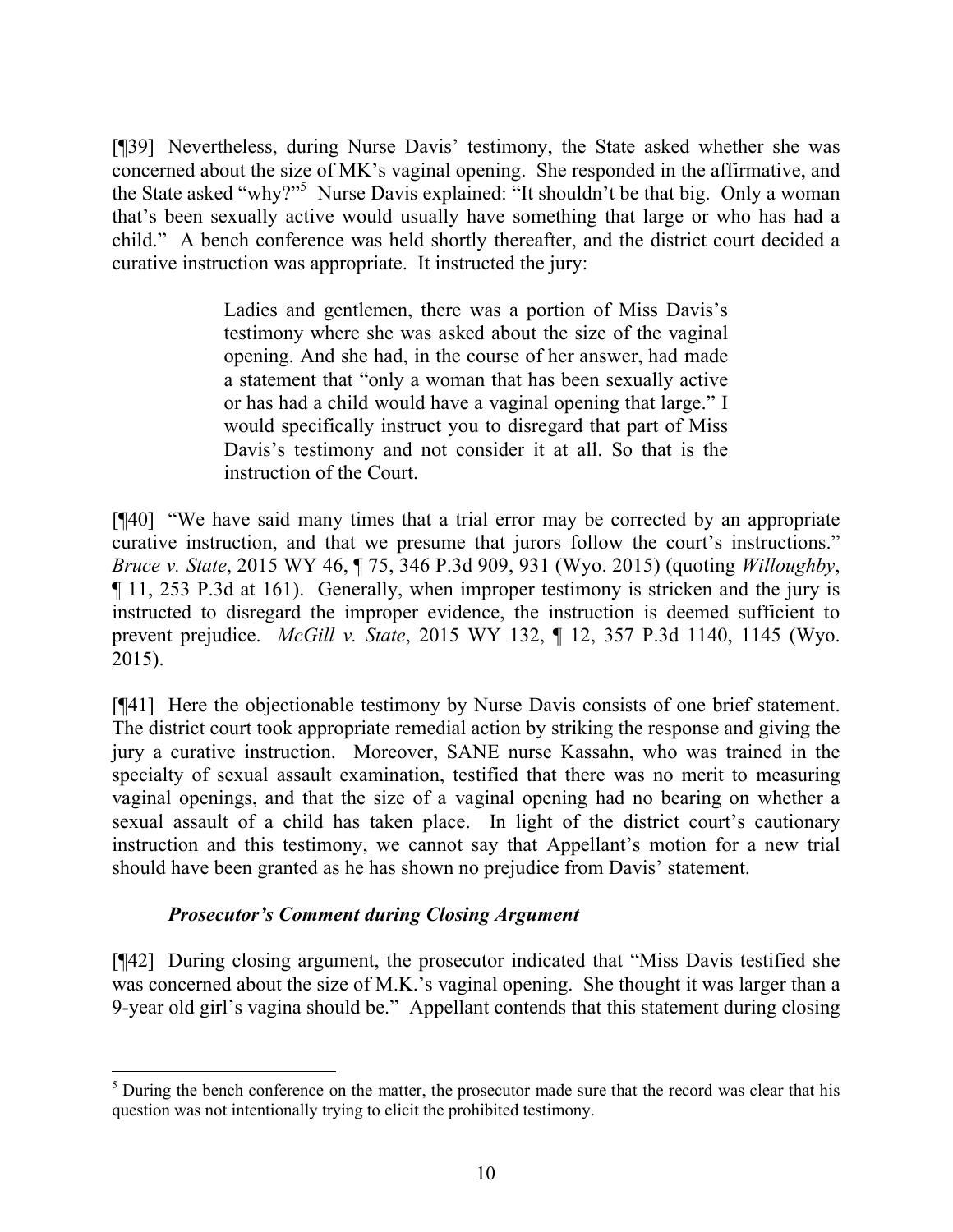argument warrants a new trial because it is a reference to evidence the court ordered stricken. Appellant's counsel did not object or move to strike the comments.

[¶43] Our standard of review for improper argument is as follows:

If the trial court abused its discretion by allowing impermissible argument, we will only reverse if a reasonable probability exists, absent the error, that the appellant may have enjoyed a more favorable verdict. The arguments not objected to are reviewed under our plain error standard. [Appellant] has the burden of proving that a substantial right has been denied him, and, as a result, he has been materially prejudiced*.* As to a party's failing to timely object to an improper closing argument, the appellate threshold for reversal is a substantial risk of a miscarriage of justice.

*Moe v. State*, 2005 WY 58, ¶ 17 110 P.3d 1206, 1212-13 (Wyo. 2005) (citations and quotation marks omitted).

[¶44] Although the prosecutor did not explicitly refer to Davis' testimony that the size of the vaginal opening was related to sexual abuse, we can see no reason for the prosecutor to refer to the size of the opening other than to try to remind the jury of "the concern" Davis expressed—that it was the result of intercourse. This seems to us to be a roundabout way of arguing that the size of the opening was related to sexual abuse,.

[¶45] However, this comment occurred in the face of an instruction to the jury to ignore that evidence. We presume that jurors follow curative instructions. *Bruce*, ¶ 75, 346 P.3d at 931 (citing *Willoughby*, ¶ 11, 253 P.3d at 161). As already noted, Nurse Kassahn testified that this evidence was of no value in determining whether there was been a sexual assault. Appellant has therefore not shown material prejudice or substantial risk of a miscarriage of justice.

## *Was there cumulative error warranting the reversal of Appellant's convictions?*

[¶46] Aside from the asserted errors examined above, Appellant complains that his trial involved cumulative error due to four additional events during trial. Again, we must disagree.

[¶47] The ethos of our evaluation for cumulative error is to determine if the cumulative effect of two or more individually harmless errors has the potential to prejudice Appellant to the same extent as a single reversible error. *Guy v. State*, 2008 WY 56, ¶ 45, 184 P.3d 687, 701 (Wyo. 2008). In conducting this evaluation, consideration is given only to those instances that we have determined to be errors. *Id.* "We will reverse a conviction only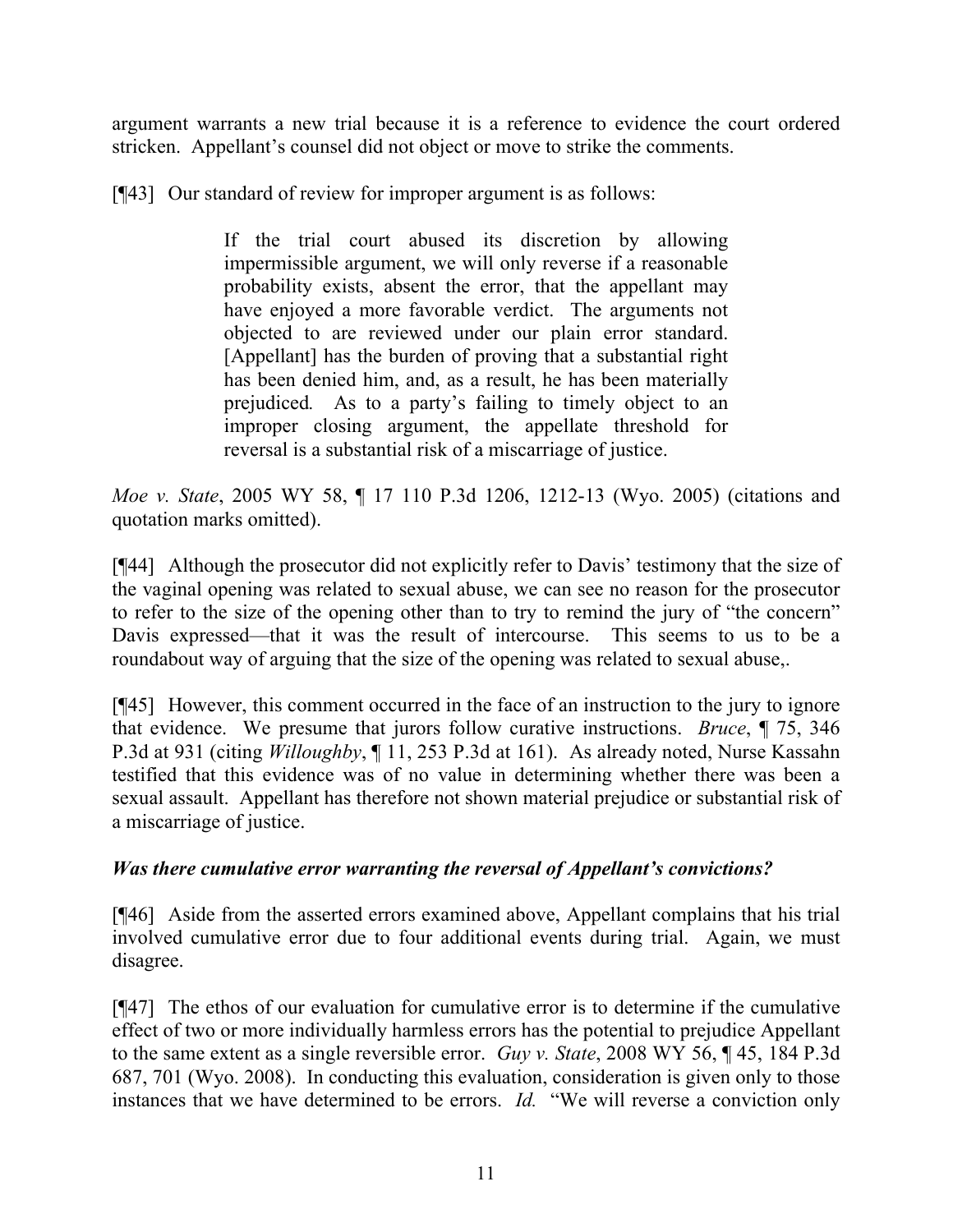when the accumulated effect of the errors constitutes prejudice and the conduct of the trial is other than fair and impartial." *Id.* (citations, internal quotation marks, and brackets omitted); *see also McGill*, ¶ 21, 357 P.3d at 1148.

# *Uncharged Misconduct Evidence*

[¶48] Appellant contends that uncharged character evidence was improperly admitted. He points to six perceived pieces of uncharged misconduct evidence:

- Nurse Kassahn testified that MK "stated to me that from a period when she was fairly young until she was about 8 years old that he, using her direct word, he would come into her room, pull her pants down, pull his pants down; and then she stated, then it would start. . . . [h]e would start humping me. . . . he would put his penis in her vagina and move up and down on her."
- MK testified about an incident where Mr. Carrier came into her room. Although she "didn't see or hear anything" she "knew" he pulled down his pants, and tried to roll her over but then nothing ultimately happened because Mrs. Carrier asked "Who are you talking to?"
- Testimony was elicited from MK about during which she said, "…like, one, two, three, a few times basically I was bleeding." The prosecutor followed this up with "Did it [bleeding] generally happen after Bill had been in your room the night before?"
- MK specifically told the jury, "There were a lot of incidents, but I was—I was—I was, like, asked to talk about these four incidents because these four incidents are the charges. This was in response to cross-examination, but was part of the defense's attempt to clarify the testimony that had been previously allowed about MK "bleeding."
- MK testified about touching Mr. Carrier's penis and it being "squishy." She told the jury on cross-examination, "It was a completely different incident."
- The prosecutor asked Mr. Carrier during cross-examination, "You mentioned working at Safeway. Isn't it true that you got in trouble for selling cigarettes to minors?" Mr. Carrier responded, "No." But the prosecutor persisted, claiming that another witness, Ms. Hobbs, the former girlfriend of Mr. Carrier's son, was "provided things to her that she couldn't purchase because she was underage."

[¶49] Appellant's argument lacks legitimate analysis, however, regarding whether his concerns actually amount to error, which is a necessary prerequisite. *See Hodges v. State*,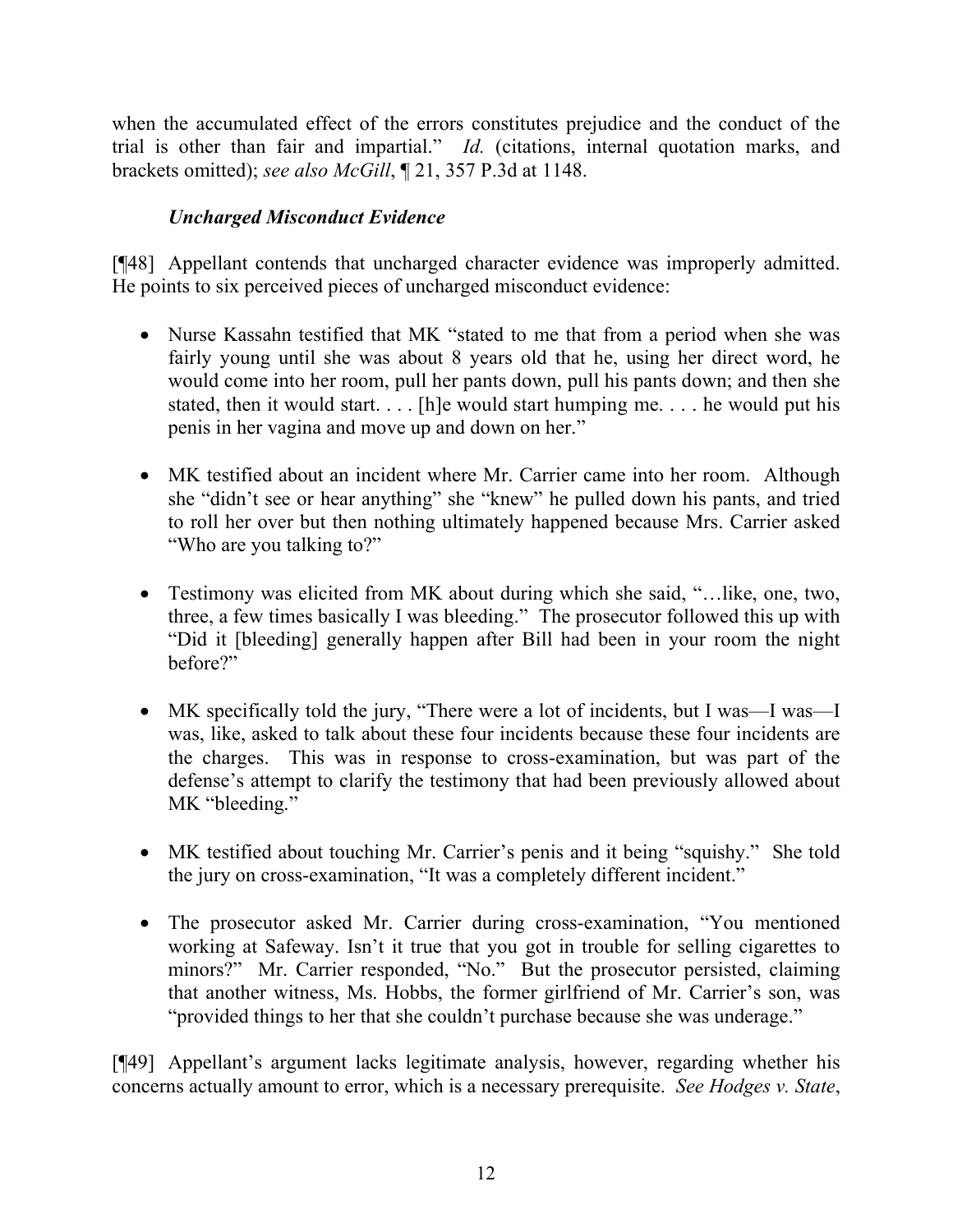904 P.2d 334, 342 (Wyo. 1995) ("When no error has occurred, a claim of cumulative error cannot be recognized."). Nevertheless, we will assess each alleged error as best we can.

[¶50] Aside from simply pointing to the snippets of testimony above, Appellant does not analyze how these instances involve misconduct, fails to identify which of these instances were objected to at trial and which were not, and omits any sufficient explanation of why this evidence was admitted in error. Consequently, under our long-standing precedent, we will not attempt to construct an analysis that is lacking cogent argument and supportive authority. *See Snyder v. State*, 2015 WY 91, ¶ 15 n.1, 353 P.3d 693, 695 n.1 (Wyo. 2015).

# *Limiting Instruction*

[¶51] The district court gave a cautionary instruction concerning a witness whose testimony was provided to show that MK had made a prior consistent statement. Appellant does not appeal the admission of the prior consistent statement testimony; rather, his narrow argument focuses on the "prejudicial effect" of the limiting instruction in relation to the testimony.

[¶52] Appellant failed to object to the limiting instruction given, and thus our review is for plain error. *Haire v. State*, 2017 WY 48, ¶ 32 n.1, 393 P.3d 1304, 1312 n.1 (Wyo. 2017). To establish plain error, Appellant must prove: "(1) the record clearly reflects the alleged error; (2) the existence of a clear and unequivocal rule of law; (3) a clear and obvious transgression of that rule of law; and (4) the error adversely affected a substantial right resulting in material prejudice to him." *Id.* ¶ 32, 393 P.3d at 1312 (quoting *Snow v. State*, 2009 WY 117, ¶ 13, 216 P.3d 505, 509 (Wyo. 2009)).

[¶53] The district court instructed the jury contemporaneously with the witness's testimony:

> Ladies and gentlemen, I'm going to give you an instruction at this point in time. It is called a limiting instruction. So you can—you may consider the testimony you're about to hear for a limited purpose. And that limited purpose would be to go into the credibility or truthfulness of M.K. You may not consider it for any other purpose than that.

[¶54] While the first element of the plain error analysis is met, Appellant fails to satisfy the remaining elements. He says the limiting instruction was "confusing and prejudicial" because the jury "might well, given this language, have used the prior consistent statement for proof of the matter asserted." We disagree, as his theory is contrary to the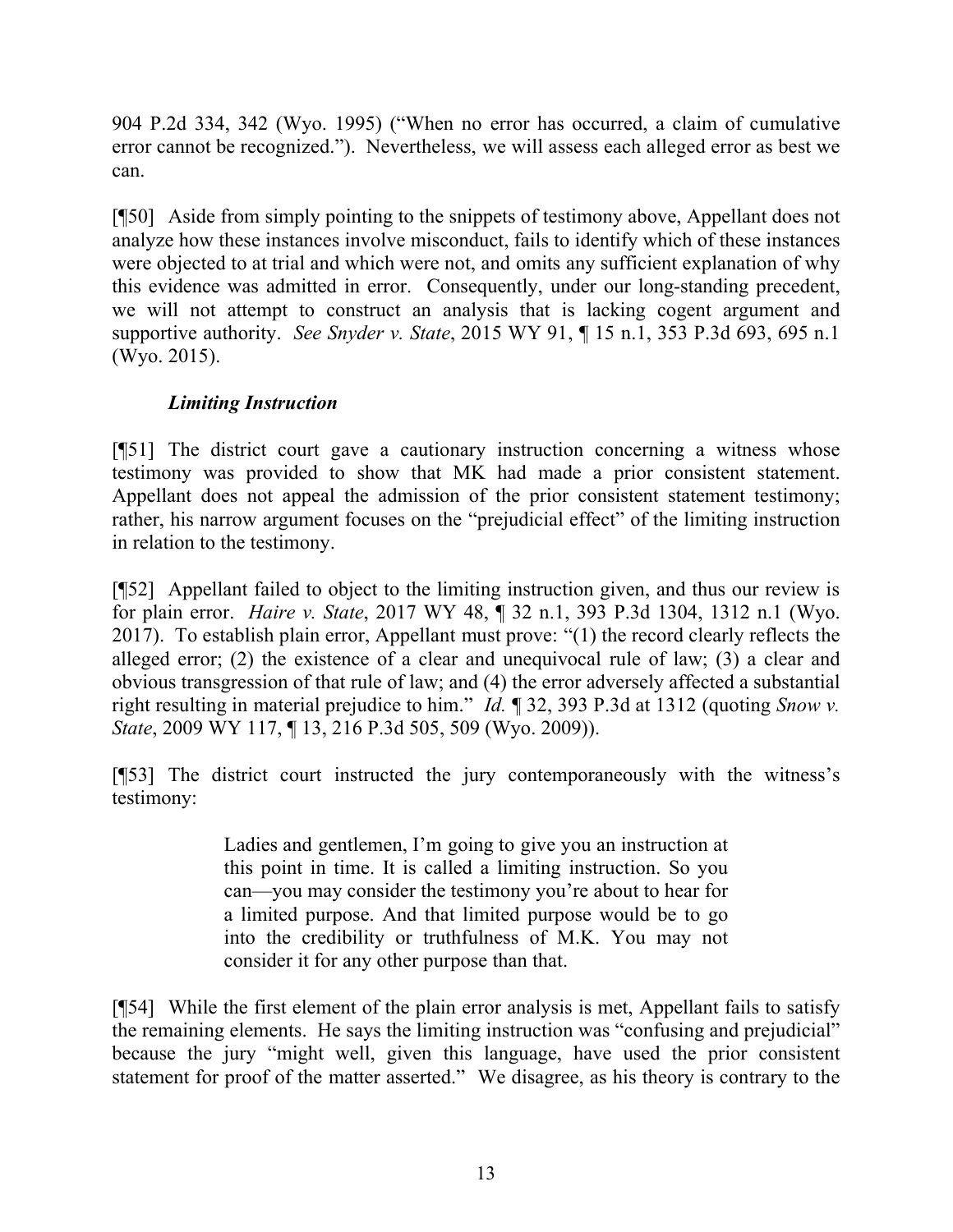actual words of the instruction—it told the jury it was not permitted to use the testimony for any purpose other than the credibility or truthfulness of MK.

[¶55] Instructing the jury that it could consider the testimony only for credibility purposes and for no other purpose told it that it could not consider the testimony as proof of the matter asserted, i.e., the underlying statement that there had been previous sexual abuse. While additional verbiage might add precision, it was sufficiently clear that the testimony was not to be considered directly as proof of the matters asserted, that omission was not error.<sup>6</sup>

## *Victim Impact Testimony*

[¶56] Appellant asserts that victim impact testimony was introduced when the prosecutor asked Appellant on cross-examination "How do you think this has affected M.K.'s life." Because of this question, Appellant claims he was denied his substantial right to a fair trial on the merits. Again, Appellant's counsel did not object to this question, so our review is for plain error. *See supra* ¶ 52.

[¶57] The first element of the plain error analysis is met, as the record clearly reflects the alleged error. Again, however, Appellant has failed to satisfy the remaining elements. While at first blush the prosecutor's question to Appellant seems to come out of left field solely for the purpose of eliciting victim impact testimony, a deeper look into the record provides context. In the final moments of Appellant's direct testimony, his attorney asked him to describe how it felt to be accused of sexual abuse and how it had impacted his life.

[¶58] It was only after direct examination testimony which told the jury at length how his life was impacted by the case that the prosecutor asked him a single question on cross examination: "How do you think this has affected M.K.'s life?" In sum, although the question may appear to have sought introduction of improper victim impact argument, given the context in which it was asked, it was not, and Appellant was not prejudiced.

2002 WY 45, ¶ 10, 43 P.3d 80, 87 (Wyo. 2002). This instruction would be preferable, but is not required.

 6 In *Lancaster v. State*, the following instruction was given:

Ladies and gentlemen of the jury, the videotape statement of Mr. Hanson, which you just viewed, is offered to you and should be considered by you only for the limited purposes of evaluating the credibility of the declarant, Mr. Hanson. It should not be considered by you for any other purpose, and I'm specifically instructing you that it should not be considered directly as proof of the matters asserted within that tape.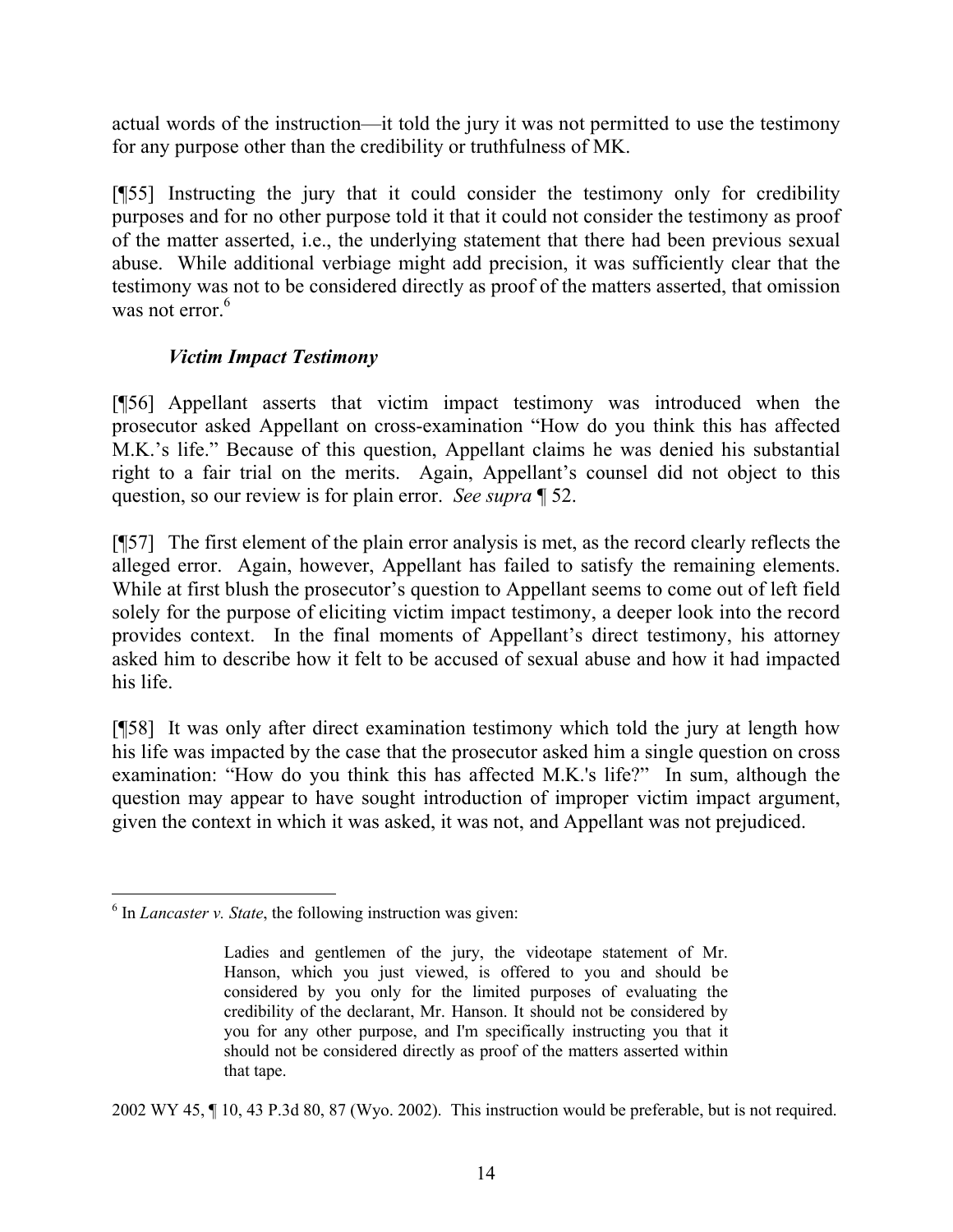#### *Prosecutorial Misconduct*

[¶59] Lastly, Appellant asserts that in closing and rebuttal the prosecutor improperly attacked Appellant's own testimony from cross-examination while at the same time vouching for the credibility of the State's case. His counsel did not object to this supposed error, so our review is again for plain error. "The general rule in Wyoming is that a failure to interpose a timely objection to improper argument is treated as a waiver, unless the prosecutor's misconduct is so flagrant as to constitute plain error, requiring reversal." *Trujillo v. State*, 2002 WY 51, ¶ 4, 44 P.3d 22, 23-24 (Wyo. 2002). "We are reluctant to find plain error in closing arguments lest the trial court becomes required to control argument because opposing counsel does not object." *Id.* (quotation marks omitted). As part of our analysis of Appellant's claims of prosecutorial misconduct, we must consider the prosecutor's argument in the context in which it was made and with regard to the evidence produced at trial. *Id.* ¶ 5, 44 P.3d at 24.

[¶60] A prosecutor is afforded great latitude when he or she delivers closing arguments to the jury. *Watkins v. State*, 2016 WY 108, ¶ 14, 383 P.3d 1080, 1083 (Wyo. 2016). But there are boundaries that may not be traversed. We have oft consulted the ABA Standards for Criminal Justice for guidance:

> (a) The prosecutor may argue all reasonable inferences from evidence in the record. It is unprofessional conduct for the prosecutor intentionally to misstate the evidence or mislead the jury as to the inferences it may draw.

> (b) It is unprofessional conduct for the prosecutor to express his or her personal belief or opinion as to the truth or falsity of any testimony or evidence [of] the guilt of the defendant.

> (c) The prosecutor should not use arguments calculated to inflame the passions or prejudices of the jury.

> (d) The prosecutor should refrain from argument which would divert the jury from its duty to decide the case on the evidence, by injecting issues broader than the guilt or innocence of the accused under the controlling law, or by making predictions of the consequences of the jury's verdict.

*Trujillo*, ¶ 5, 44 P.3d at 24-25; *Watkins*, ¶ 14, 383 P.3d at 1083.<sup>7</sup>

<sup>7</sup> These standards have been updated since *Trujillo* and *Watkins* were decided. However, the changes were not significant. *See ABA Standards for Criminal Justice* 3-6.8 (2015).